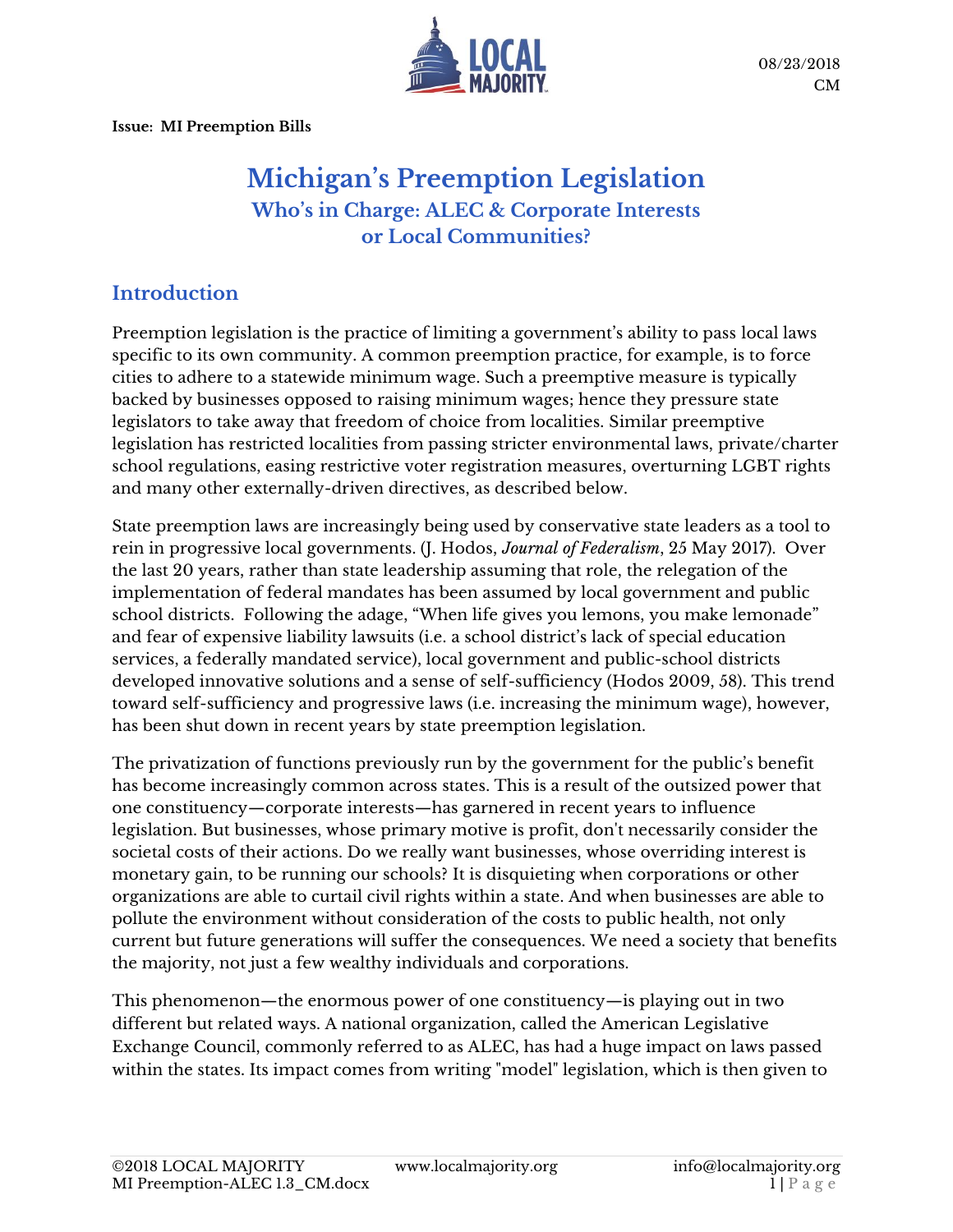

lawmakers who sponsor it. This has resulted in nearly identical bills being passed in many different states.

Preemption, as mentioned above, is the other way local policy is being affected by outside interests. Preemption laws are passed at the state level—often with input from ALEC which prevents cities from enacting their own ordinances or laws. Local laws are then preempted by state laws. Preemption laws are usually the result of conservative state legislators acting to rein in progressive cities which are trying to solve problems not being addressed at the state or national level. One example is the attempts of cities to address low, non-living wages by passing laws that increase the minimum wage. Republican-led state legislatures have thwarted these attempts by passing laws that prevent cities from passing their own minimum wage laws.

### **About ALEC**

Through its model legislation, ALEC promotes very conservative and pro-business causes. It's been compared to a dating service for legislators and corporations because it matches up fully-written legislation with legislators willing to sponsor the bills.

Although ALEC claims to be bipartisan, the vast majority of legislative members are Republicans. Legislation written by ALEC seeks to increase business profits, weaken environmental protections and privatize public entities such as schools, prisons and other infrastructure. Other legislation promotes very conservative social causes.

Most of its funding comes from corporations, trade associations and the foundations of very wealthy individuals. Entities controlled by the Koch brothers have been major donors, but many other right-wing groups also give substantial amounts<sup>1</sup>. The Koch brothers, with a combined net worth of about \$97 billion, have long sought to weaken (or eliminate) the social safety net, weaken labor laws, promote denial of climate change and weaken regulation of industry.

ALEC is very secretive. ALEC does not reveal its members, either corporate or legislative. Many legislators will not even acknowledge their membership or that they are sponsoring legislation that came from ALEC. Some legislators are known to be members of ALEC only because of information that has been leaked to the press or to groups such as Common Cause. According to the ALEC website, "a quarter of state legislators, one-fifth of the U.S. Congress, and seven sitting governors" are members of ALEC.<sup>2</sup> With 7,383 state legislators nationwide, this works out to nearly 2000 ALEC members in state houses.

<https://www.prwatch.org/news/2011/07/10887/cmd-special-report-alecs-funding-and-spending> <https://www.alec.org/membership/> [http://www.nj.com/news/index.ssf/2012/04/alec\\_model\\_bills\\_used\\_in\\_nj\\_la.html](http://www.nj.com/news/index.ssf/2012/04/alec_model_bills_used_in_nj_la.html)

j [https://www.alec.org/;](https://www.alec.org/) [https://www.alecexposed.org/wiki/ALEC\\_Exposed;](https://www.alecexposed.org/wiki/ALEC_Exposed) Riverstone-Newell, Lori. *The Rise of State Preemption Laws in Response to Local Policy Innovation.* The Journal of Federalism, 25 May 2017, volume 47 number 3, pp. 403-425, Oxford: Oxford Press; Hodos, Jerome. 2009. *Against exceptionalism: Intercurrence and intergovernmental relations in Britain and the United States*. In The city in *American political development*, ed. Richardson Dilworth, 44–63. New York: Routledge.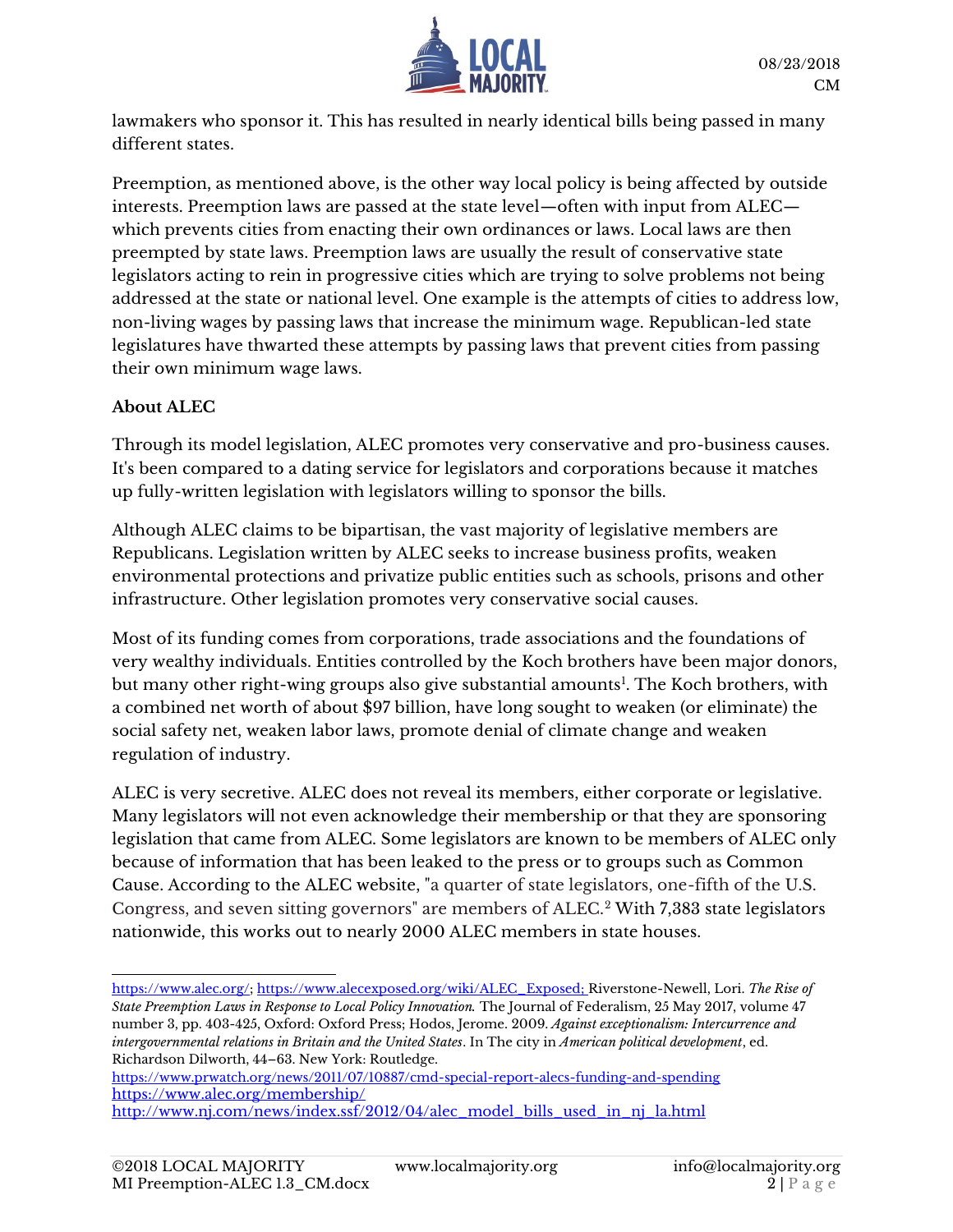

Since legislators generally don't admit to sponsoring legislation provided by outside organizations, it can be difficult to know when this is occurring. Sometimes it becomes apparent that bills were generated from a template when bills with very similar language too similar to be coincidental—are found in different states. Occasionally, legislators are outed as being members of ALEC when failing to remove some of the boilerplate language in legislation that identifies ALEC as the true author of the bill.

ALEC is registered as a 501 (c)(3) organization, the designation for a tax-exempt charitable organization with the IRS. Such organizations are not permitted to lobby. However, the activities of ALEC are the very essence of lobbying. ALEC puts on conferences where business and legislative members hash out details of bills. In some states, lawmakers have used taxpayer money to attend the ALEC conferences, which are held at high-end resorts. Activities for spouses and childcare are perks for attendees. Not only does ALEC pay for these boondoggles, lawmakers often don't disclose these gifts to their constituents. Because of ALEC's tax-exempt status, taxpayers are effectively subsidizing its lobbying activities.

A former Republican state senator from New Jersey, William Schluter, said about ALEC, "When you get right down to it, this is not different from lobbying. It is lobbying... Any kind of large organization that adds to public policy or has initiatives involving public policy should be disclosed—not only their name, but who is backing them."<sup>3</sup>

The vision of ALEC is to privatize almost all functions of government with the exception of national security. As mentioned in the introduction, eliminating public education, infrastructure, Medicare, Social Security and government-run prisons are goals of ALEC. Here is a sampling of what ALEC bills have done to further this vision:

- Limit consumer and worker rights
- Help protect businesses against lawsuits
- Privatize public water and sewer systems
- Weaken unions
- Weaken environmental laws
- Limit or prevent local governments from regulating pollutants and pesticides
- Eliminate taxes such as the estate and capital gains taxes
- Require identification to vote and other voter suppression measures
- Enact state laws to preempt local laws
- Promote "stand your ground" gun laws

### **ALEC's Influence Across Michigan**

Since 2010, a series of ALEC-type preemption bills have been introduced with the emergence of the Republican-dominated legislature in Michigan.

 $\overline{a}$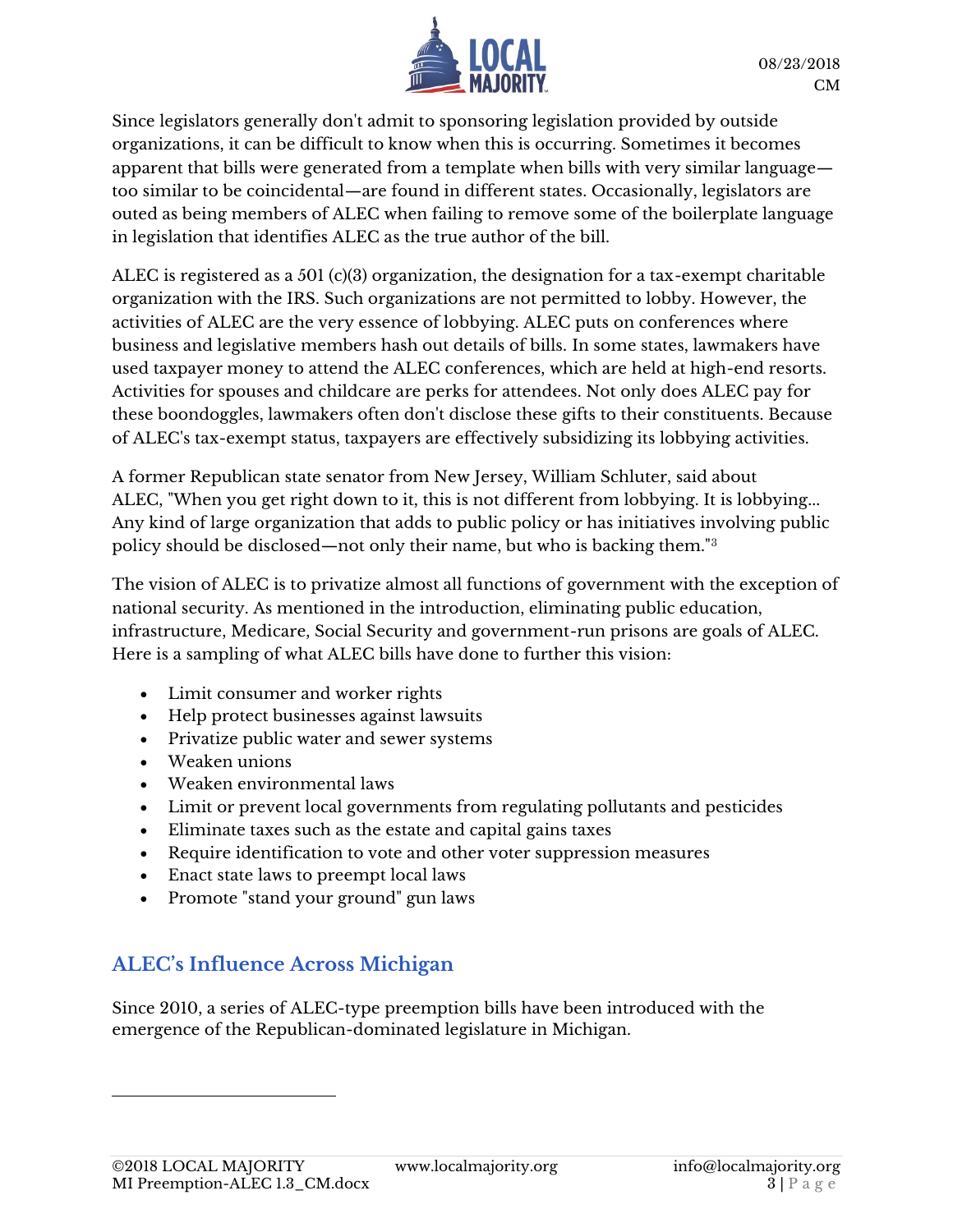

### **Erosion of Local Government**

Since the 1950s, preemption laws have long been used to set minimum standards on local activity by setting a floor on local responsibilities and regulations. But today, recent preemption laws are different in that they are meant to strip authority from localities altogether. These newer "maximum preemption" laws not only intend to shape local behavior in keeping with minimum state goals, but also prohibit localities from passing any laws or regulations in specific policy areas. Those policies areas reflect the progressive social values that are concentrated in cities or are of critical importance to local economies, environmental and public health, and community safety. The most alarming preemption tactic include the introduction of "Super-preemption" laws that hold local units and/or participating officials liable for local regulation or ordinances pertaining to specific policy areas, such as local firearm regulation. Michigan is one such state that has introduced a bill to allow special interest groups to sue local governments and, in some cases, sue local officials. There may be nothing more chilling to creating legislation than to hold the drafters legally liable for the outcomes—whether they are culpable or not.

Preemption legislative examples of the loss of local authority across Michigan include:

- 1. Privatization: Michigan's HB 4453 (2011) is a step towards privatizing essential governmental services as it prohibits governmental entities to compete against private companies. It also penalizes governmental units that do not outsource traditional public services. This bill mirrors ALEC's Competitive Contracting of Public Services Act.
- 2. Broadband Expansion: HB 5099 (2017) would prohibit *local units* from using federal, state and local funds or loans to operate local broadband, internet services. That unit can enter into contract with private ISP providers but cannot do it using public funds. When almost half of Michigan is working with  $20<sup>th</sup>$  century internet services, will this bill ever really help residents and students?
- 3. Local Property Control & Charter Schools: SB 702 (2018) expands the definition of "deed restriction" in a 2017 law that prohibits a *public-school district or local government* from refusing to sell property to a charter or private school, or from taking other actions designed to keep these potential conventional public-school competitors from using property for a lawful educational purpose. The bill would close loopholes that cities and public-school districts have used to discriminate against charter schools
- 4. Public Employment: SB 353(2018) expands a law that prohibits *local governments* from imposing mandatory job application information requirements or restrictions on employers. The bill would expand this to job interviews. Among other things the bill would ban local governments from prohibiting an employer from asking about a prospective employee's previous salary history during a job interview.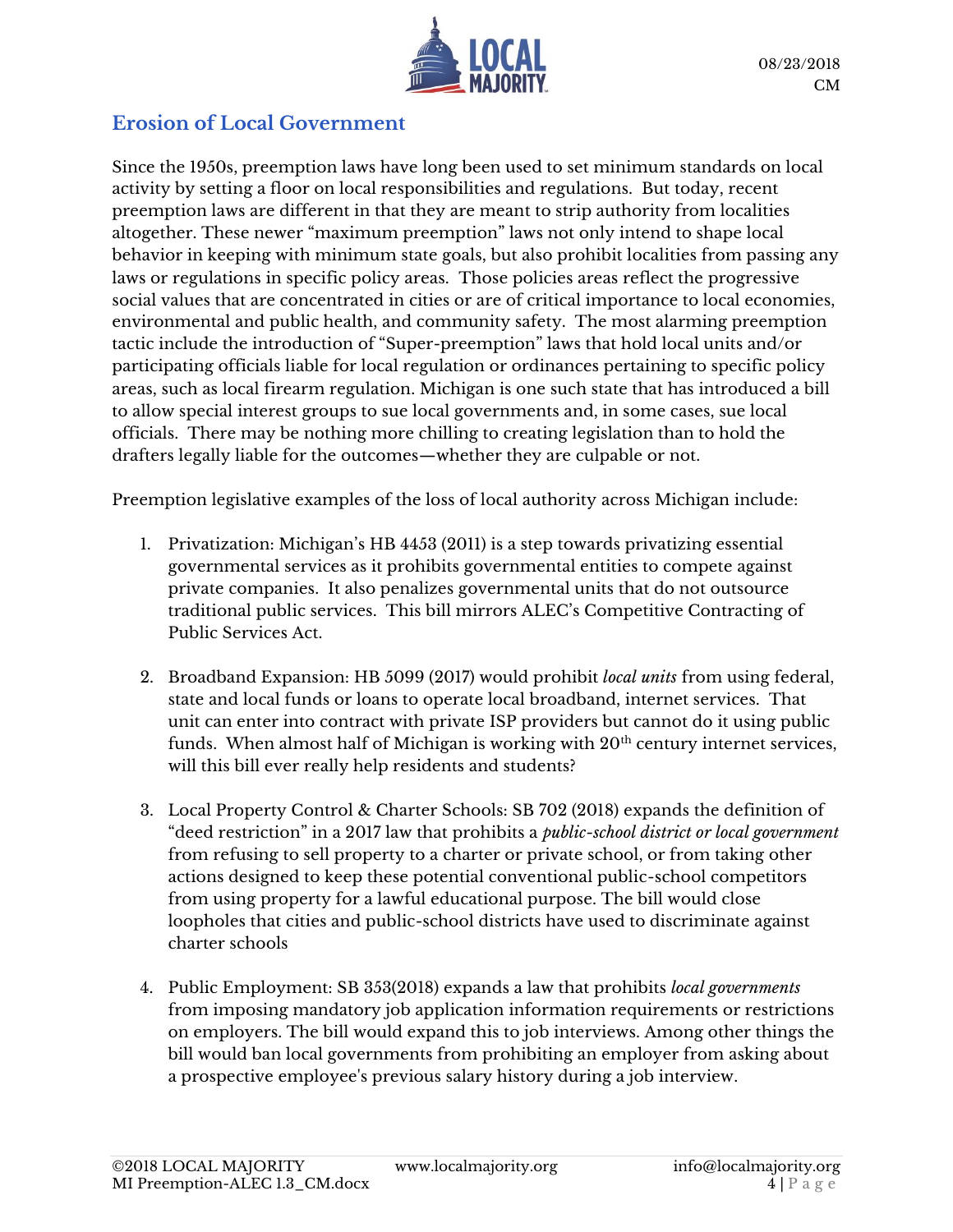

5. Public and Local Minimum Wage: HB 4052 (2015) amends Government Regulation of Employment Conditions. Anti-worker pre-emption law—bans cities and towns from improving on state standards for minimum wage, paid sick leave, etc.

# **Local Law Enforcement and Immigration Rights**

- 1. HB 4305 (2011) models ALEC's Immigration Law Enforcement Act, which requires local law enforcement to enforce federal immigration law. This interferes with local law enforcement's ability to prioritize local needs, staff and financial resources while interfering with its community relations.
- 2. HB 5221 (2011), modeled after ALEC's Taxpayer and Citizen Protection Act, requires residents to provide evidence of US citizenship to vote.

### **Education**

The State and the DeVos family want to take control of public school district's financial and administrative operations as an attempt to fund private charter schools as well as to achieve the greater goal of breaking the back of teacher and public and private unions. ALEC's education policy states," Instead of throwing more money at the problem, it's time to let parents take back control over their children's educations by allowing them to apply competitive pressure to schools and educational providers. Innovative, parent-empowering choices such as charter schools, voucher programs, tax credit scholarships, homeschool, and education savings accounts allow each child the opportunity to reach his or her potential. In higher education, greater transparency is needed to ensure that students and parents know what they are paying for, and with what prospects they are likely to graduate. "Source:<https://www.alec.org/issue/education/>

### Recent legislation follows:

1. Charter Schools: SB 574 (2018) authorizes Charter Schools to Collect Revenues from Enhancement Mill ages. Forces public school districts to share funding from local millage fees (taxes voted to support K-12 schools) with charter schools, despite the fact that MI already has the most for-profit, deregulated charter schools in the country with some of the least oversight; and 70% of MI charter schools are in the bottom half of state rankings, leading to the reality that, "Even staunch charter advocates have blanched at the Michigan model." With SB 702 – prohibits public school districts from setting aside real estate for public schools rather than charter or private schools.

Source: [https://www.nytimes.com/2017/09/05/magazine/michigan-gambled-on](https://www.nytimes.com/2017/09/05/magazine/michigan-gambled-on-charter-schools-its-children-lost.html)[charter-schools-its-children-lost.html](https://www.nytimes.com/2017/09/05/magazine/michigan-gambled-on-charter-schools-its-children-lost.html)

2. Charter Schools: SB-249 (2018) prohibits a public-school district or local government from refusing to sell property to a charter or private school, or taking other actions designed to keep these potential conventional public-school competitors from using property for a lawful educational purpose. Prohibited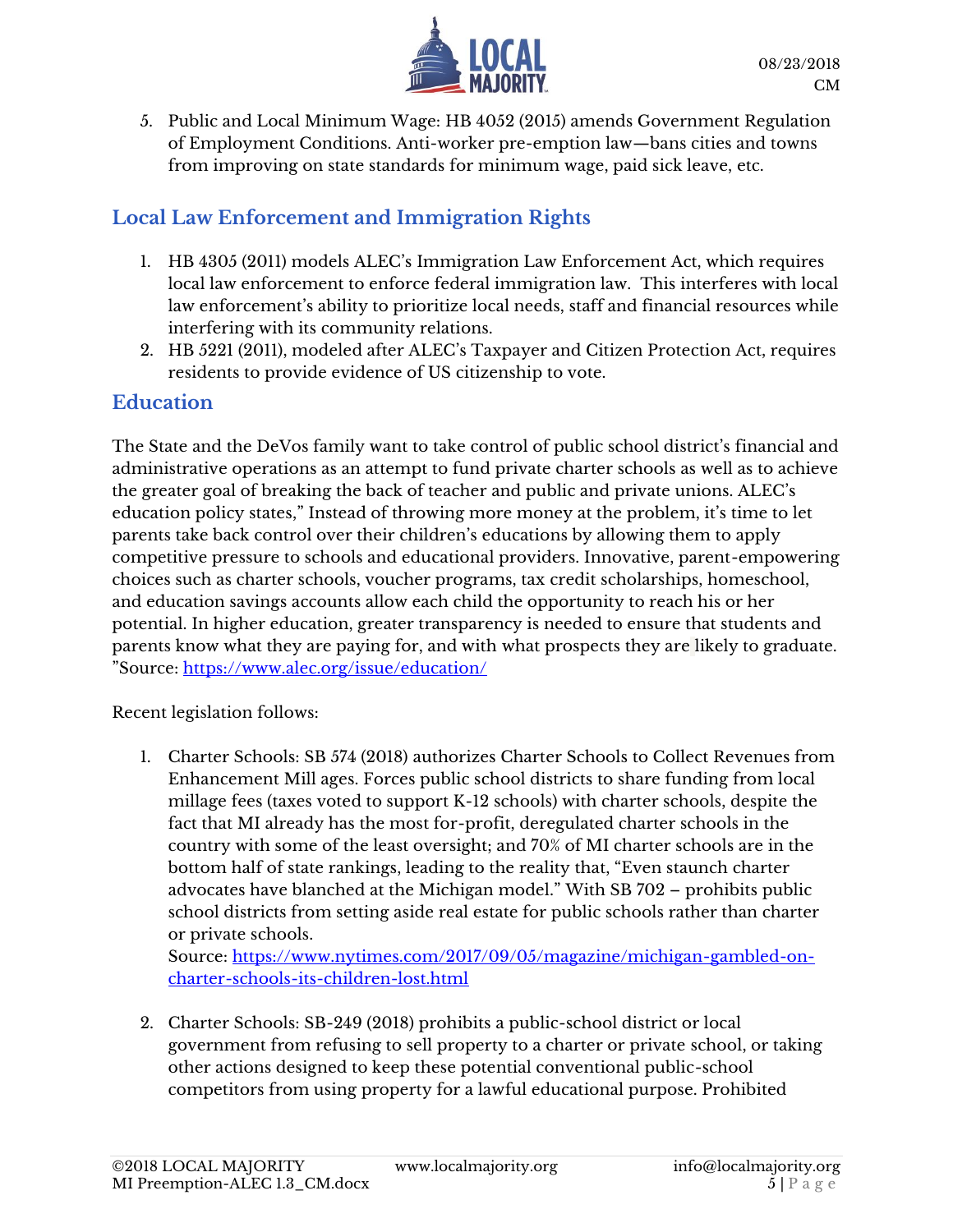

actions could also include imposing deed or zoning restrictions. Several local governments and conventional public-school districts have adopted such restrictions in the past.

- 3. Charter Schools: SB-702 (2018) expands the definition of "deed restriction" in a 2017 law that prohibits a *public-school district or local government* from refusing to sell property to a charter or private school, or from taking other actions designed to keep these potential conventional public-school competitors from using property for a lawful educational purpose. The bill would close loopholes that cities and public-school districts have used to discriminate against charter schools.
- 4. College Course Credit: HB-4735 (2018) revises a program that allows high school students to take a college course and get both college credits and high school graduation credit, with the cost *paid by the state through the public-school district*, based on the average per-pupil state support to public schools. The bill would extend this to a student in a county on the state line who takes a course from a college in the other state, or a charter school student whose school is located less than 20 miles from the college. It would also cap the amount paid to the college based on various factors.
- 5. Health Education: HB 4317 (2018) allows high school students to replace a health education graduation requirement by instead taking a class on the government health and safety regulations that apply to industry and construction, taught by the state agency in charge of enforcing these regulations.
- 6. Student Safety: HB 5140 (2018) requires public school districts to give representatives of proprietary schools, community colleges and skilled trades employers access to high school directory information on students, with exceptions if a parent has not signed a form permitting this information to be in a school directory.
- 7. Teachers Pensions: SB 401 (2017), HB 4647 amends Teacher Retirement Plans. SB 401 + HB 4647 – Overhauls teacher retirement system to replace the current pension system with one requiring more cost-sharing; limits state responsibility for the \$29.1 billion of unfunded pension fund liabilities. Leaves the teachers high and dry. HB 4647 establishes the new Teacher Pension Plan.

### **Guns and School Boards**

Michigan schools can now ban guns on their property as ruled by the State Supreme Court as July 27, 2018. The Supreme Court case hinged on a debate about the statute that prohibits local units of government from enacting or enforcing any ordinance related to firearms but defines a local unit of government as a city, village or township – not a publicschool district. Source: *Detroit News*, July 27, 2018.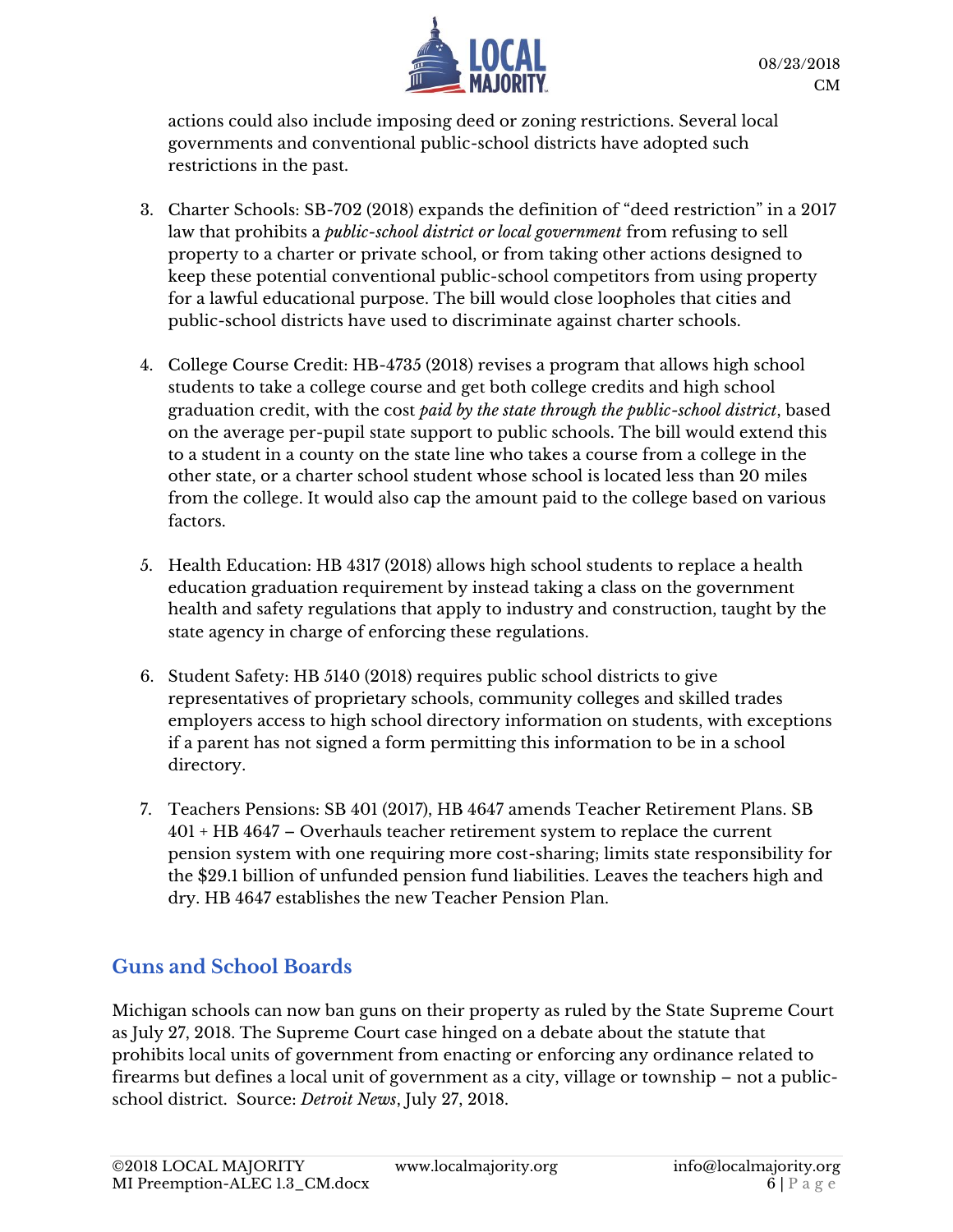

# **Workers' Rights**

ALEC has numerous policies relating to eroding the rights of workers, especially in private and public sector unions. Those model bill examples include: Prevailing Wage Repeal Act; Competitive Contracting of Public Services Act; Right to Work Act; etc.

- 1. Minimum wage: Michigan has prohibited its cities and counties from raising their local minimum wages above Michigan's state minimum wage. Gov. Rick Snyder (R) and a Republican majority state legislature passed this law. Mich. Comp. Laws § [123.1385](http://www.legislature.mi.gov/(S(kigilfngqdeknxhhasz0qi0t))/mileg.aspx?page=getobject&objectname=mcl-123-1385)
- 2. Fair schedules: Since 2015, Michigan has prohibited its cities and counties from establishing any laws governing work schedules—such as laws requiring employers to give notice of work schedules or pay a premium for requiring workers to be "on call" for shifts. These laws are often referred to as "fair work scheduling" laws. [Mich.](http://www.legislature.mi.gov/(S(kigilfngqdeknxhhasz0qi0t))/mileg.aspx?page=getobject&objectname=mcl-123-1389)  [Comp. Laws § 123.1389](http://www.legislature.mi.gov/(S(kigilfngqdeknxhhasz0qi0t))/mileg.aspx?page=getobject&objectname=mcl-123-1389) Gov. Rick Snyder (R) and a Republican majority state legislature passed this law.
- 3. Project labor agreements: Since 2012, Michigan has prohibited cities and counties from requiring city contractors to abide by project labor agreements. [Mich. Comp.](http://www.legislature.mi.gov/documents/2011-2012/billenrolled/Senate/pdf/2012-SNB-1085.pdf)  [Laws Ann. § 408.875](http://www.legislature.mi.gov/documents/2011-2012/billenrolled/Senate/pdf/2012-SNB-1085.pdf) Passed by Gov. Rick Snyder (R) and Republican majority state legislature.
- 4. Prevailing wage: Since 2015, Michigan has prohibited its cities and counties from requiring city/county contractors to pay workers a prevailing wage. [Mich. Comp.](http://www.legislature.mi.gov/(S(kigilfngqdeknxhhasz0qi0t))/mileg.aspx?page=getobject&objectname=mcl-123-1386)  [Laws § 123.1386](http://www.legislature.mi.gov/(S(kigilfngqdeknxhhasz0qi0t))/mileg.aspx?page=getobject&objectname=mcl-123-1386) Passed by Gov. Rick Snyder (R) and a Republican majority state legislature and modeled after ALEC's Prevailing Wage Repeal Act.
- 5. Paid leave: Since 2015, Michigan has prohibited its cities and counties from requiring employers to provide employees paid sick days or paid family leave. [Mich. Comp. Laws § 123.1388,](http://www.legislature.mi.gov/(S(kigilfngqdeknxhhasz0qi0t))/mileg.aspx?page=getobject&objectname=mcl-123-1388) [§ 123.1391](http://www.legislature.mi.gov/(S(kigilfngqdeknxhhasz0qi0t))/mileg.aspx?page=getobject&objectname=mcl-123-1391) Passed by Gov. Rick Snyder (R) and a Republican majority state legislature.

### **Preempting Federal Regulations**

ALEC and its supporters dislike all forms of regulation, no matter if it is federal, state or local. ALEC and its model, the Madison Act, want to call a Constitutional Convention to propose an amendment to the US Constitution that would allow for states to repeal any federal law by a vote of two-thirds of the state legislature. Michigan's Republicancontrolled legislature introduced such a bill SB 14 (2011), following on ALEC's footsteps but it died in committee. But attempts to preempt federal laws continue in Michigan. The following are a list of attempted bills: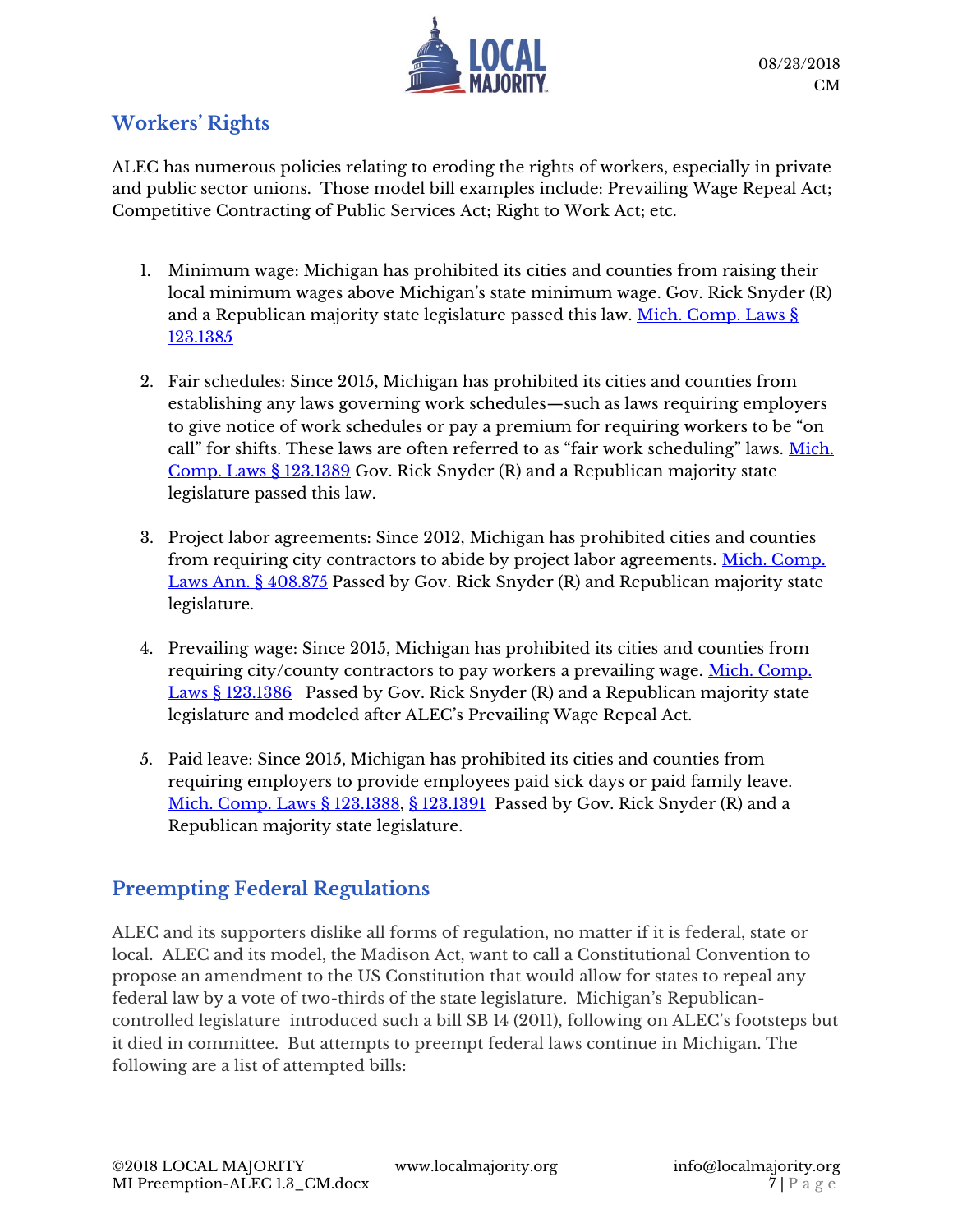

1. Healthcare: HB 4693 / SB 973—HB 4693, introduced in the Michigan House in 2011, and SB 973, introduced in the Michigan Senate in 2012, are identical pieces of legislation. These bills pose a risk to thousands of Michiganders' access to affordable healthcare. Both would allow Michigan to enter into a healthcare compact—an effort to bypass and reject the Affordable Care Act, which gave expanded access to affordable healthcare to thousands of Americans by not permitting insurers to refuse coverage to any individual based on preexisting conditions, extending the time a young adult can stay on his or her parents' plan, and implementing reforms that will help lower overall healthcare costs. See SR 120 below for ALEC association. *HB 4693 referred to House Health Policy Committee on May 26, 2011; no further action SB 973 referred to Senate Health Policy Committee on February 16, 2012; reported favorably without amendment to the Senate on March 20, 2012; no further action*

Healthcare: SR 120—This resolution supports the passage of SB 973 (above), using almost identical language to an ALEC model that was presented and adopted by ALEC's Health and Human Services Task Force at the August 2011 meeting in New Orleans. It is unknown if the model has been officially approved by the ALEC Board of Directors.

*Referred to Senate Health Policy Committee on February 21, 2012; reported favorably without amendment to the Senate on March 20, 2012; no further action.*

Healthcare: HB 4050—Introduced as The Michigan Health Care Freedom Act, HB 4050 is an attempt to take away thousands of Michiganders' access to affordable healthcare by allowing the state of Michigan to opt out of the Affordable Care Act. ALEC pushes the same idea in its model Freedom of Choice in Health Care Act. *Referred to House Health Policy Committee on January 13, 2011; no further action.*

Environment and Public Health: HR 19—Resolution in Opposition to EPA's Plan to Regulate Greenhouse Gases under the Clean Air Act (HR 19) ignores dangerous health and environmental risks associated with pollution and greenhouse gases, and instead calls for the EPA to stop regulating greenhouse gases. The resolution also calls on the U.S. Congress to adopt legislation prohibiting the EPA from regulating greenhouse gas emissions. ALEC has also called on the EPA to stop regulating polluters and its corporate sponsors, such as the Koch brothers and Exxon Mobil, in its model Resolution in Opposition to EPA's Plan to Regulate Greenhouse Gases under the Clean Air Act.

*Passed House 65 – 44 on March 2, 2011*

*2.* Environmental and Public Health: HR 134 This bill promotes a polluter agenda by allowing Michigan to pull out of the Midwestern Greenhouse Gas Reduction Accord, a cap-and-trade program to cut greenhouse gases and carbon-dioxide emissions. HR 134 shares exact language with ALEC's model resolution State Withdrawal from Regional Climate Initiatives. Both Michigan's HR 134 and ALEC's model resolution use language that denies climate change and benefit ALEC's corporate sponsors, such as Koch Industries, Exxon Mobil, and BP.

*Referred to House Energy and Technology Committee on September 27, 2011; no further action*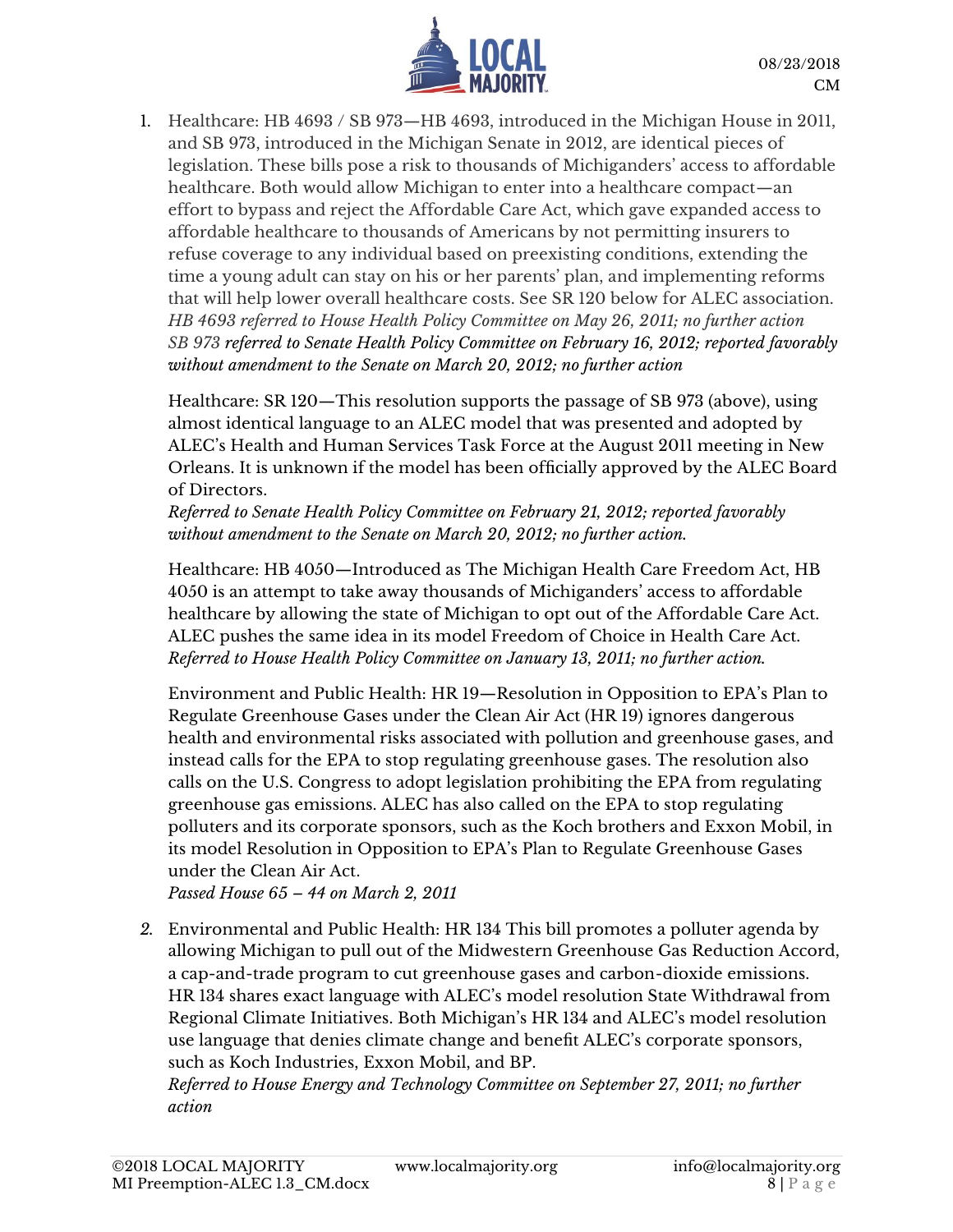

- 3. Regulation Exemption: SB 27 (2011): Asks Congress to pass the REINS Act, that would allow Congress the authority to block enforcement of important federal regulations. Modeled after ALEC's Resolution in Support of the "Regulations from the Executive in Need of Scrutiny".
- 4. Attack on First Amendment: HB 4643 (2015): Allows the Employment Relations Commission to modify the penalties for mass picketing. Increase penalties against protestors and allow businesses to sue individual protestors. This bill was shelved.
- 5. Anti-States Rights: HB 4205—Prohibits a state from adopting rules that are more stringent than federal standards, unless specifically required by state statute or if the department director determines that "the preponderance of the evidence" shows a need to do so. Republican Gov. Rick Snyder has vetoed previous versions of this proposal.

#### *Passed House 57 – 50 on May 18, 2017*

Subtext: This bill prohibits Michigan from passing regulations that are stricter than the federal government's. For example, some states have enacted Clean Water Act provisions that are tougher than federal standards, and the current federal administration wants to force states to lower their standards to the EPA's more lax levels.

6. Environmental & Public Health: Michigan's HB 4601 strips away the rights of Michiganders who have been exposed to deadly asbestos by limiting the liability of the faulted corporation if the company has merged or consolidated with another corporation. HB 4601 shares exact language with much of ALEC's model Successor Asbestos-Related Liability Fairness Act, including provisions that define an "asbestos claim" and describe the types of claims not covered by the bill. HB 4601 was included in ALEC's 2011 legal reform legislative tracking document. One of ALEC's long-time funders and corporate leaders is Crown, which is responsible for untold amounts of asbestos exposure. This bill is little more than a corporate giveaway that would benefit Crown and other corporations at the expense of the rights of Michiganders. It also reverses traditional components of corporate and contract law by allowing a corporation to buy the assets of another corporation but not the liabilities. It allows a corporation to secure its assets from injured Americans by transferring them to another corporation, while retaining its liabilities for the asbestos products from which it profited, thereby preventing injured American workers and consumers from holding the corporate assets to account. *Signed into law by Gov. Rick Snyder on April 10, 2012*

### **Local Governmental Attitude toward Preemption Legislation**

In 2017, the University of Michigan's Center for Local, State and Urban Policy conducted its biannual poll of Michigan's 1,856 local governmental units. That year, the Center received a 71% response rate from 1,315 jurisdictions. Its key findings follow: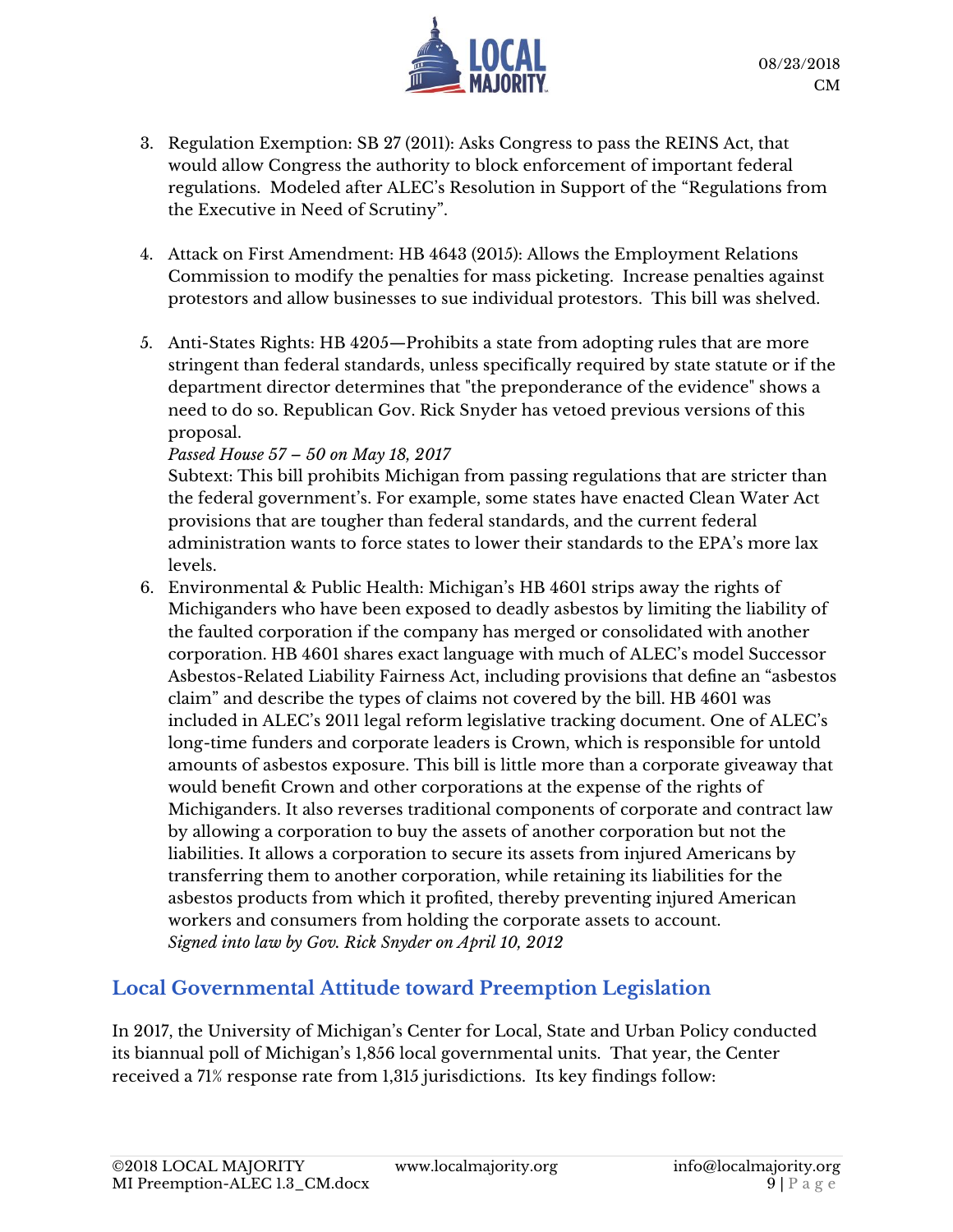

"Statewide, **70% of Michigan's local government officials believe the State government is taking away too much decision-making authority from local governments**, while only 8% disagree with that view.

However, when it comes to sharing authority over various policy areas, many local leaders believe state government should have primary authority over certain policy issues, while local governments should have that authority over other areas. In terms of broad policy areas, majorities of local officials believe **state government** should have primary authority over:

- 1. anti-discrimination policies such as those that address LGBTQ rights and equal opportunity laws (42% say state government should have "most" authority, while 32% say it should have "complete" authority);
- 2. social issues such as public welfare, homelessness, and gun regulation (45% say most, 24% say complete);
- 3. business issues such as policies on the minimum wage, plastic bag bans, puppy mills, Uber, Airbnb, etc. (47% say most, 19% say complete);
- 4. issues regarding the environment and natural resources, including policies on water, solid waste, agriculture, and forestry (51% say most, 9% say complete).

By contrast, most local leaders believe local governments should have primary authority over:

- 1. land use and planning, including zoning and permitting (43% say local governments should have "most" authority, while 49% say they should have "complete" authority);
- 2. local finance and tax policy (49% say most, 26% say complete);
- 3. how local governments conduct business, such as requirements for open meetings and public notices (39% say most, 23% say complete);
- 4. general economic development issues (55% say most, 23% say complete)."

According to this study, local government sentiment against loss of authority is not a partisan issue. There was a strong, consistent agreement about the delineation of authority between state and local government. The sad implication is that the Michigan legislature will continue to erode environment protection regulations, suppress LGBTQ rights, promulgate private/charter schools, repress wage justice actions, and extend gun rights unless local government has the will and empowerment to delve into these social, antidiscrimination, business and environmental issues.

Source: Horner, Debra and Ivacko, Thomas M., *Michigan Local Leaders' Views on State Preemption and How to Share Policy Authorit*y. Michigan Public Policy Survey, University of Michigan Center for State, Local and Urban Policy, June 15, 2017.